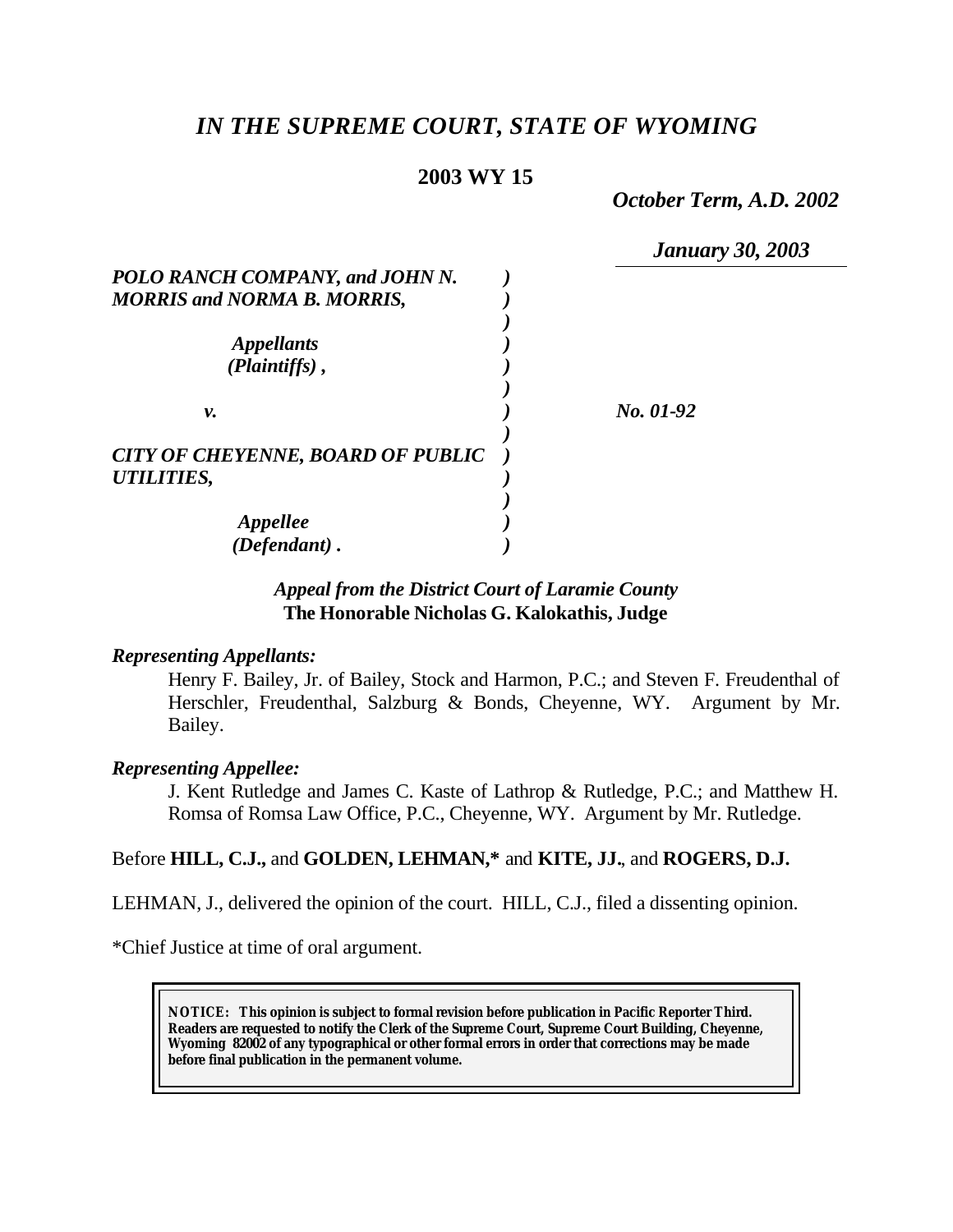#### **LEHMAN, Justice.**

[¶1] This is an appeal from the partial entry of summary judgment by the district court ruling 1) that appellants Polo Ranch Company, John N. Morris, and Norma B. Morris (collectively "PRC"), do not have any right to drill for subsurface water on the lands subject to a 1955 agreement ("Agreement") entered into between John H. Bell ("Bell"),<sup>1</sup> predecessor to PRC, and appellee City of Cheyenne Board of Public Utilities ("City"); 2) that PRC is barred by the doctrine of *res judicata* from relitigating the meaning of the term "exclusive" as used within the Agreement; and 3) that the grant of exclusive drilling rights to the City within the Agreement did not violate public policy. We affirm.

#### *ISSUES*

[¶2] PRC advances these issues:

I. Whether the court erred by failing to rule that under the prior appropriation doctrine, the [City's] exclusive right to drill for groundwater within the agreement area between 1956-1958 does not preclude Polo or its successors in interest from later developing groundwater subject to administration by the Wyoming State Engineer's office consistent with the [City's] prior adjudicated rights?

II. Whether the court erred by failing to rule that since the [City] has established its senior appropriations as contemplated by the exclusive drilling provision of the 1955 agreement, subsequent groundwater use by plaintiffs and their successors in interest within the agreement area should not be charged against plaintiff Polo Ranch Company's annual entitlement under the 1955 agreement?

III. Whether the court erred in ruling that the City's "exclusive" right was established in prior litigation even though that issue was not actually and necessarily litigated in the prior case?

City restates the issues as:

l

I. Is Polo Ranch barred from re-litigating issues related to the extent, scope, and validity of the City's exclusive right to drill

<sup>&</sup>lt;sup>1</sup> The Agreement was also executed by Bell's wife, Ella Marie Bell, who was "joined to release any interest she may have in the subject premises for the purposes of this agreement."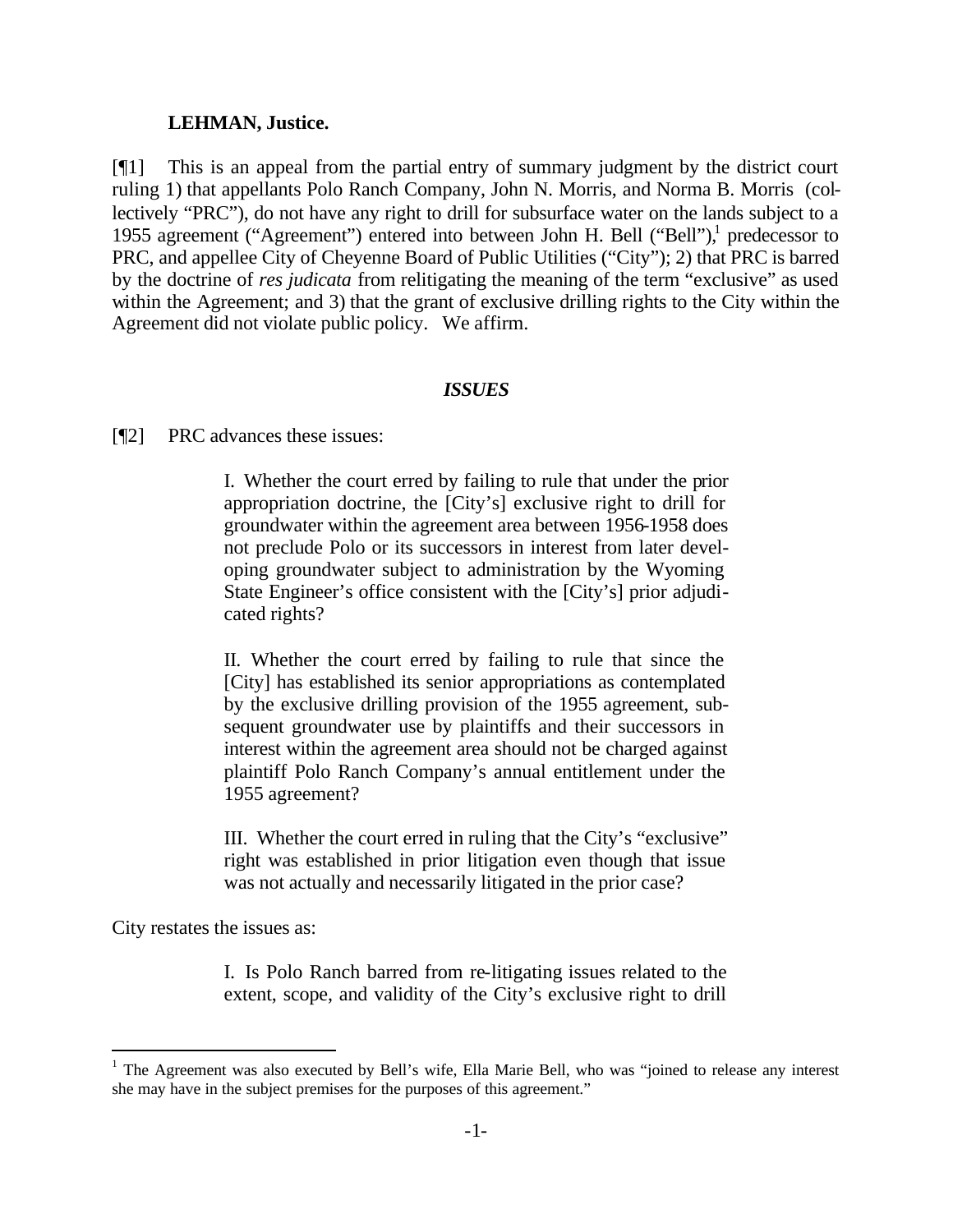for underground water on lands covered by the 1955 Agreement?

II. If not, is the City's exclusive right to drill for underground water on lands covered by the 1955 Agreement effective as against Polo Ranch and its successors in interest?

III. If not, does the City's exclusive right to drill for underground water on lands covered by the 1955 Agreement violate public policy?

IV. If not, does the City have, and must it resort to, an administrative remedy?

V. Did the trial court correctly determine that water produced and used by Polo Ranch's successors in interest, in violation of the City's exclusive drilling rights should be charged against Polo Ranch's annual free allocation of water?

# *FACTS AND HISTORICAL BACKGROUND*

[ $[$ ] On September 29, 1955, the Agreement was entered into between Bell and the City.<sup>2</sup> The essence of the Agreement was to give the City the right to drill for subsurface water under the lands of what is now known as Polo Ranch and to use the water produced therefrom, subject to delivery of a portion of the water to Bell. The Agreement was properly recorded with the Laramie County Clerk and filed with the Wyoming State Engineer. The Agreement was entered into for the benefit of the "executors, administrators, heirs and assigns of the parties," thereby obligating and binding PRC as Bell's successor in interest. The Agreement has not since been amended, and no other contracts have been entered into between PRC and the City that govern the pumping of water from under the lands described in the Agreement.

[¶4] On August 2, 1990, the City filed a complaint against PRC for recovery of pumping expenses owed by PRC under the Agreement.<sup>3</sup> Numerous claims, counterclaims, and the assertion of affirmative defenses followed. On September 4, 1992, the district court entered an order stating 1) that the Agreement was clear and unambiguous and that the City had the exclusive right to develop and use the Polo Ranch groundwater, and 2) that PRC was

l

<sup>2</sup> This recitation of facts is based upon the record before us, as well as this court's previous opinion in *Polo Ranch Co. v. City of Cheyenne*, 969 P.2d 132 (Wyo. 1998) involving the same parties as are involved in the instant matter.

 $3$  This action will be hereinafter referred to as the "previous litigation."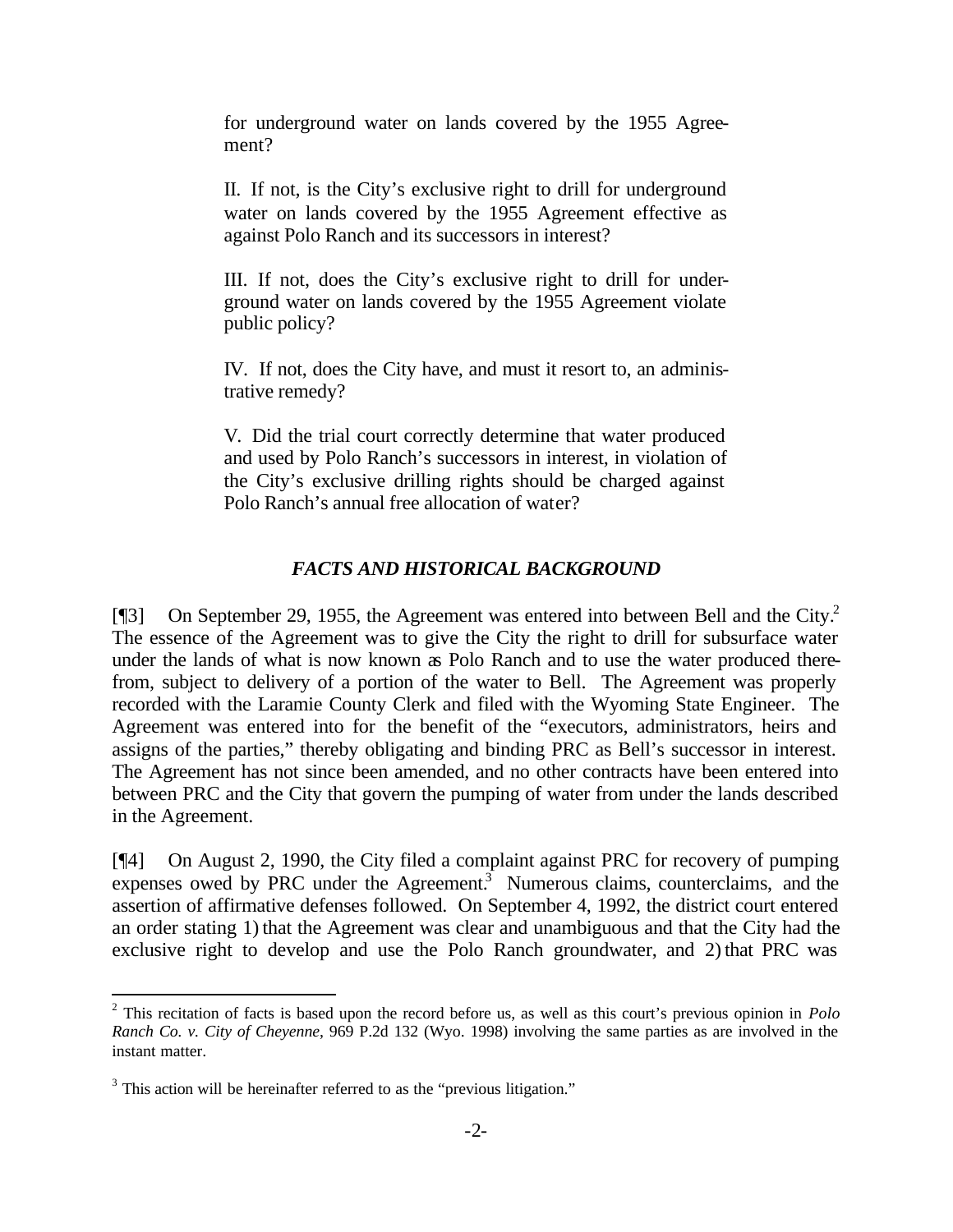restricted from utilizing its share of the water on lands other than those described in the Agreement, and was prohibited from selling the water. The City then filed an amended and supplemental complaint which requested that the district court issue a declaration that the City had the exclusive right to drill the subsurface water on the lands described in the Agreement. Ultimately, all unresolved claims went to bench trial before the district court.

[¶5] On June 18, 1996, the district court issued its findings of fact and conclusions of law that stated that the lands contained within the subdivision developed by Polo Ranch remained subject to the 1955 Agreement, as there had been no action by the City releasing these lands from the Agreement, and that the City retained the exclusive right to drill wells on that land in the future. However, the court also provided that because the City took no action when it knew or should have known that the land would be used for residential purposes which would require wells, the City had waived any right to charge the existing residential production against PRC's allocation under the Agreement. Later, the district court's judgment was entered which confirmed the district court's ruling.

[¶6] This judgment was then appealed to this court. However, such appeal was limited in scope to the validity of the district court's rulings 1) that the City had complied under the Agreement concerning its duty to develop wells on the specified land; 2) that the City could properly require PRC to pay for backflow prevention necessary to protect the City's water system; and 3) that the City could require PRC to disconnect its taps from the City's lake lines or enter into an agreement concerning such water usage. No appeal was taken as to the City's exclusive right to develop and use the Polo Ranch groundwater, including PRC's assertion that the Agreement violated public policy. *See Polo Ranch Co. v. City of Cheyenne*, 969 P.2d 132, 135-36 (Wyo. 1998).

[¶7] The present litigation was commenced on October 7, 1997, when PRC filed its complaint seeking recovery of hay crop losses allegedly incurred in 1996 as a result of the City's refusal to provide irrigation water as required under the Agreement. On January 8, 1998, the City filed a First Amended Answer and Counterclaim which, in part, requested a declaratory judgment concerning the extent and scope of the City's exclusive right to drill and use subsurface water pursuant to the Agreement. PRC filed its amended complaint on May 14, 1999, which added a claim for declaratory judgment concerning the extent and scope of the exclusive right to drill clause within the Agreement. The City then added additional claims, in part, requesting a declaratory judgment prohibiting PRC from drilling for underground water. Subsequently, the parties filed cross motions for summary judgment, with the district court ruling PRC did not have any right to drill for subsurface water on the lands subject to the Agreement; PRC was barred by the doctrine of *res judicata* from relitigating the meaning of the term "exclusive" as used within the Agreement; and that the grant of exclusive drilling rights to the City within the Agreement did not violate public policy. The district court then entered final judgment on less than all claims in this case pursuant to W.R.C.P. 54(b), and this appeal followed.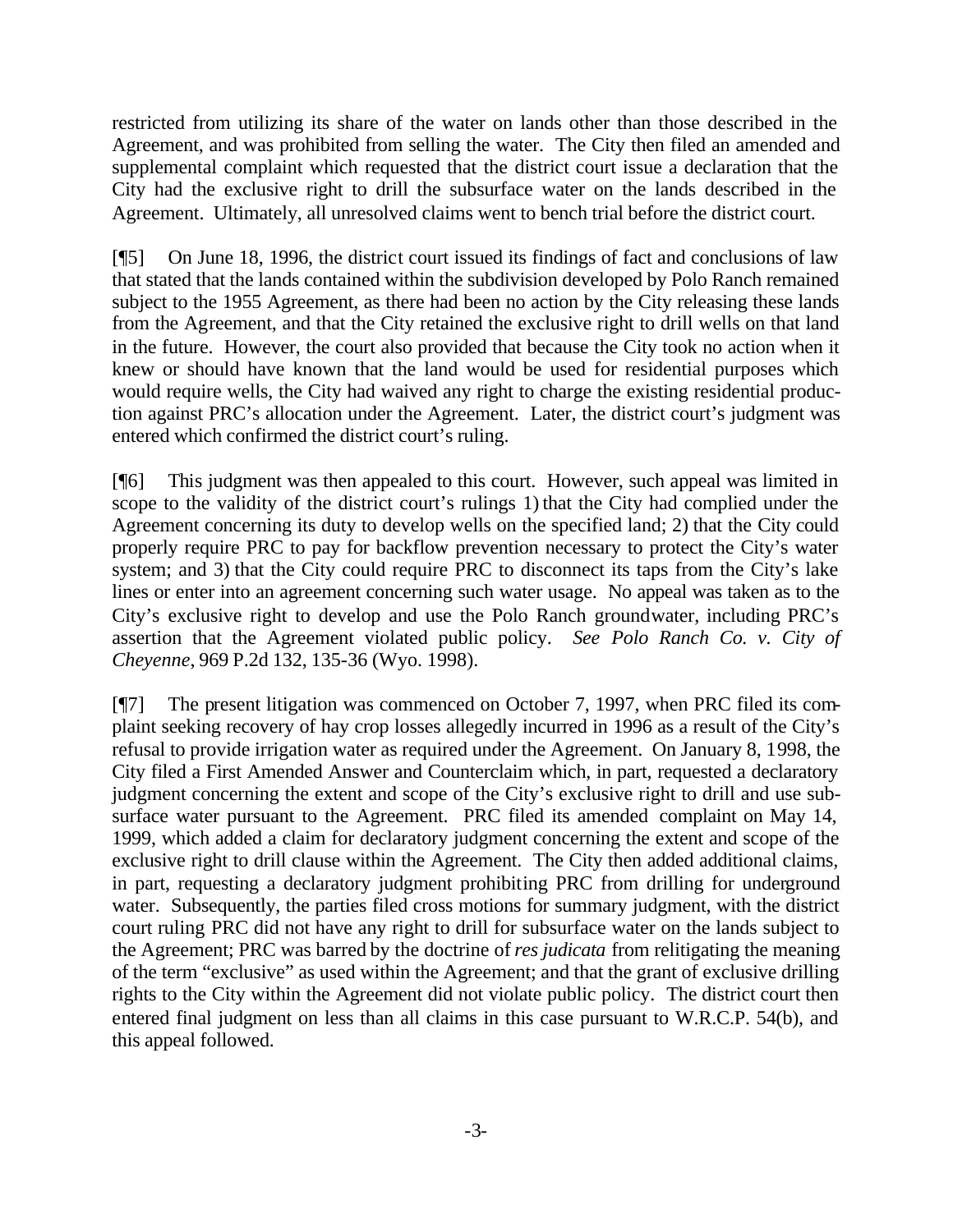#### *STANDARD OF REVIEW*

[¶8] Our standard of review is well established. We recently reiterated this standard of review in *Amoco Prod. Co. v. Board of County Comm'rs of County of Sweetwater*, 2002 WY 154, ¶10, 55 P.3d 1246, ¶10 (Wyo. 2002) (quoting *Bevan v. Fix,* 2002 WY 43, ¶13, 42 P.3d 1013, ¶13 (Wyo. 2002)):

> Summary judgment is appropriate if the record, viewed in the light most favorable to the non-moving party, reveals that no genuine issues of material fact exist and the prevailing party is entitled to judgment as a matter of law. *Worley v. Wyoming Bottling Co., Inc.,* 1 P.3d 615, 620 (Wyo. 2000); *Terry v. Pioneer Press, Inc.,* 947 P.2d 273, 275 (Wyo. 1997); *Davis v. Wyoming Medical Center, Inc*., 934 P.2d 1246, 1250 (Wyo. 1997); W.R.C.P. 56(c). A fact is material if it establishes or refutes an essential element of a claim or defense. *Tidwell v. HOM, Inc.*, 896 P.2d 1322, 1324 (Wyo. 1995). In evaluating summary judgment, we apply the same standards as the trial court, without affording any deference to the trial court's decisions on issues of law. *Wilder v. Cody Country Chamber of Commerce,* 868 P.2d 211, 216 (Wyo. 1994).

We also recognized in *Bevan v. Fix*, at ¶26 (citing *In re HC,* 983 P.2d 1205, 1209 (Wyo. 1999) and *Ahearn v. Anderson-Bishop Partnership*, 946 P.2d 417, 422 (Wyo. 1997)), we may uphold the grant of summary judgment upon any proper legal ground finding support in the record.

### *DISCUSSION*

#### *Res Judicata/Judicial Estoppel*

[¶9] PRC argues the district court erred in holding that it was barred by the principles of res judicata from obtaining a declaratory judgment from the district court as to the meaning of the word "exclusive" as used within the Agreement and from asserting that the exclusive rights of the City granted under the Agreement are unenforceable because they violate public policy. In essence, PRC asserts that these issues were not actually and necessarily litigated in the previous action commenced between PRC and the City, and the issues decided in the prior adjudication are not identical to the issues presented in this matter.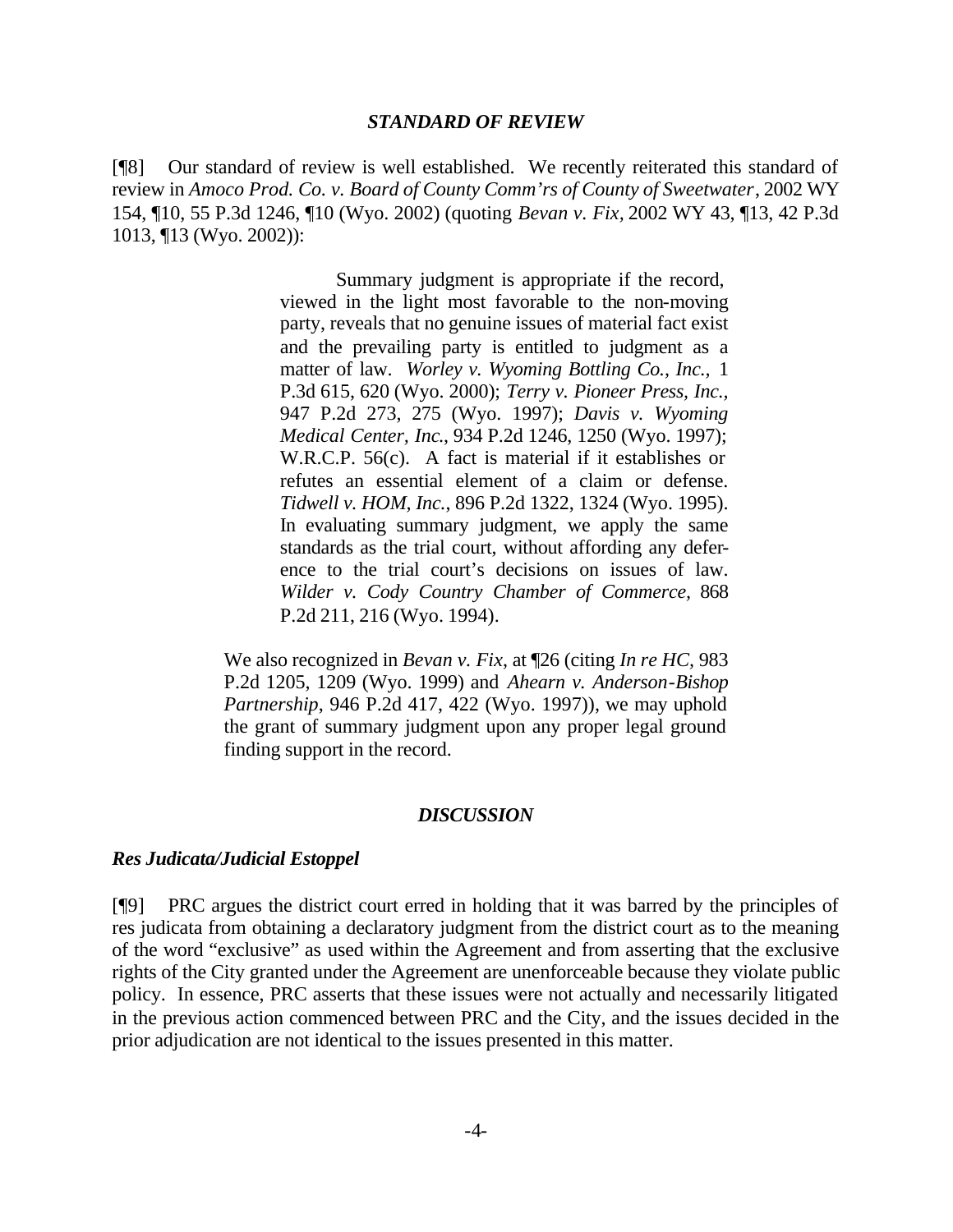[¶10] In particular, PRC maintains that the previous litigation between the parties presented a host of issues but the primary issues were the scope of lands covered by the Agreement and whether or not water usage in the Quarter Circle 5 subdivision should be "credited" to PRC's annual entitlement. Thereby, PRC contends they should not now be precluded from litigating the specific issue of the meaning of the word "exclusive" as used within the Agreement and from asserting that the exclusive rights of the City granted under the Agreement are unenforceable because they violate public policy.

[¶11] The City asserts that a careful analysis of the previous litigation and this litigation demonstrates that the specific meaning of the word "exclusive" as used in the Agreement was vigorously litigated and determined in the City's favor in the previous litigation. Similarly, the City contends that in the previous litigation PRC raised but failed to actively pursue their asserted defense that the Agreement violated public policy. Hence, in summary, the City maintains that PRC's challenge in this matter is nothing more than a rephrasing of issues that have already been decided.

[¶12] In *Amoco Prod. Co. v. Board of County Comm'rs of County of Sweetwater*, at ¶12, we stated:

> In *Eklund v. PRI Environmental, Inc.*, 2001 WY 55, ¶¶15-20, 25 P.3d 511, ¶¶15-20 (Wyo. 2001), we extensively recognized that res judicata and collateral estoppel are related but distinct concepts.

> > Res judicata bars the relitigation of previously litigated *claims* or *causes of action. Slavens v. Board of County Commissioners*, 854 P.2d 683, 686 (Wyo. 1993). Four factors are examined to determine whether the doctrine of res judicata applies: (1) identity in parties; (2) identity in subject matter; (3) the issues are the same and relate to the subject matter; and (4) the capacities of the persons are identical in reference to both the subject matter and the issues between them. *Id*. Collateral estoppel bars relitigation of previously litigated *issues* and involves an analysis of four similar factors: (1) whether the issue decided in the prior adjudication was identical with the issue presented in the present action; (2) whether the prior adjudication resulted in a judgment on the merits; (3) whether the party against whom collateral estoppel is asserted was a party or in privity with a party to the prior adjudication; and (4) whether the party against whom collateral estoppel is asserted had a full and fair opportunity to litigate the issue in the prior proceeding. *Id*.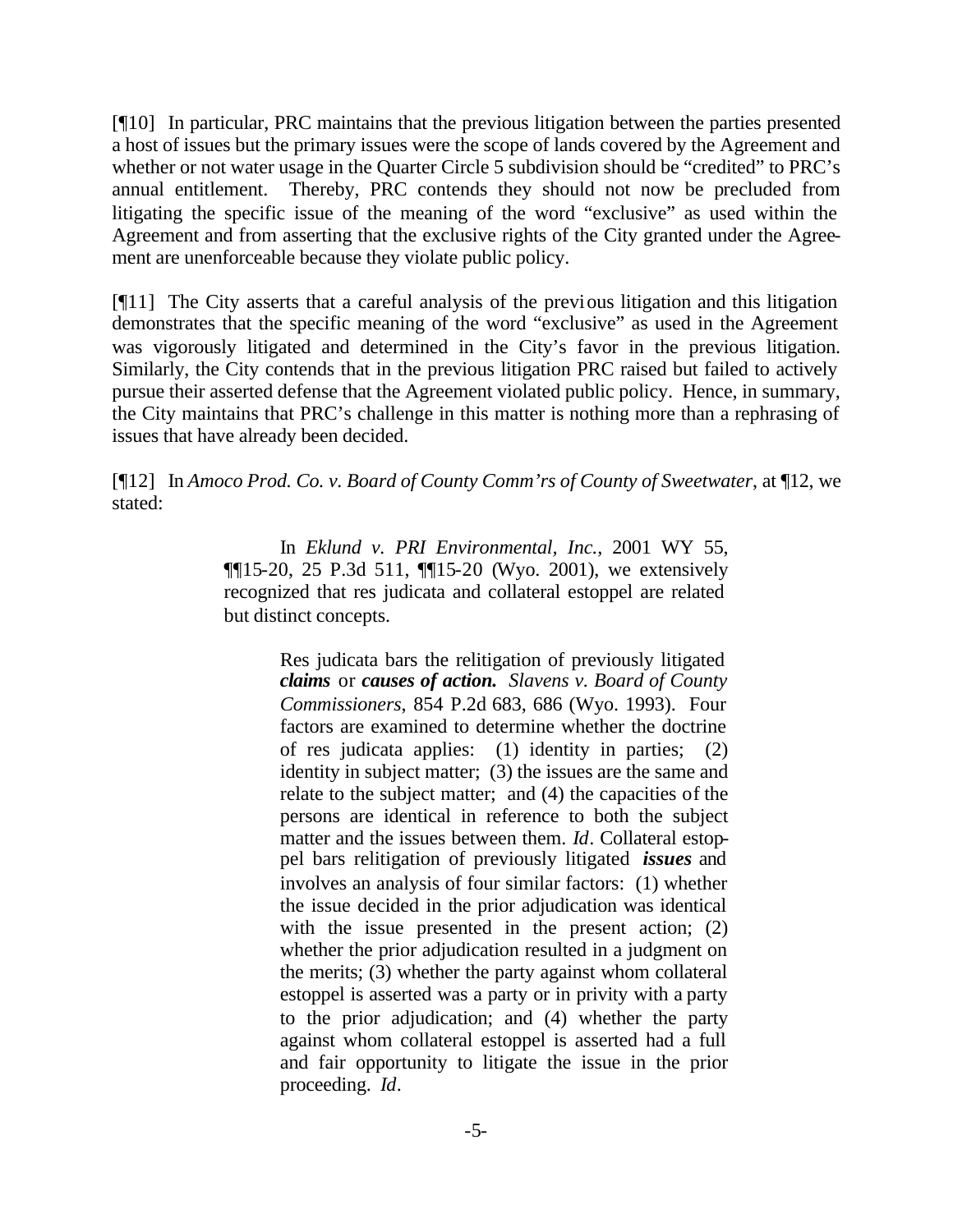. . . In *CLS v. CLJ*, 693 P.2d 774 (Wyo. 1985), the appellant failed to appear at trial, and his suit to establish paternity was dismissed with prejudice pursuant to W.R.C.P. 41(b). A second suit raising the same claim was subsequently filed. We held that the appellant was barred by the doctrine of res judicata from bringing the same claim because an involuntary dismissal under Rule 41(b) operated as an adjudication of the merits. 693 P.2d at 777.

In *Day v. Davidson*, 951 P.2d 378 (Wyo. 1997), Day had filed an action based on vicarious liability against Pamida, Inc. based on the negligent acts of one of its employees. Day accepted an offer of judgment from Pamida and then subsequently filed an action against the employee based on the negligent act underlying the vicarious liability claim. We held that Day could not bring a subsequent action against the employee based on the fact that, as a vicarious liability situation, the employee was entitled to be credited with the amount of the judgment entered against his employer leaving Day with nothing to recover from the employee. 951 P.2d at 383. While not directly implicating the doctrine of res judicata, *Day*, like *CLS*, concerned the same *claim* brought by the same plaintiff.

The application of res judicata to those situations where a plaintiff attempts to bring the same claim in a subsequent action against the same or different defendants has a logical basis: It encourages resolution of the plaintiff's claims in a single action, and it forces parties to abide by their agreements. . . .

. . .

. . .

Issue preclusion does not attach unless it is clearly shown that the parties intended that the issue be foreclosed in other litigation.

(Quoting 18 Charles Alan Wright, Arthur R. Miller & Edward H. Cooper, Federal Practice and Procedure: Jurisdiction § 4443, at 382-85 (1981).)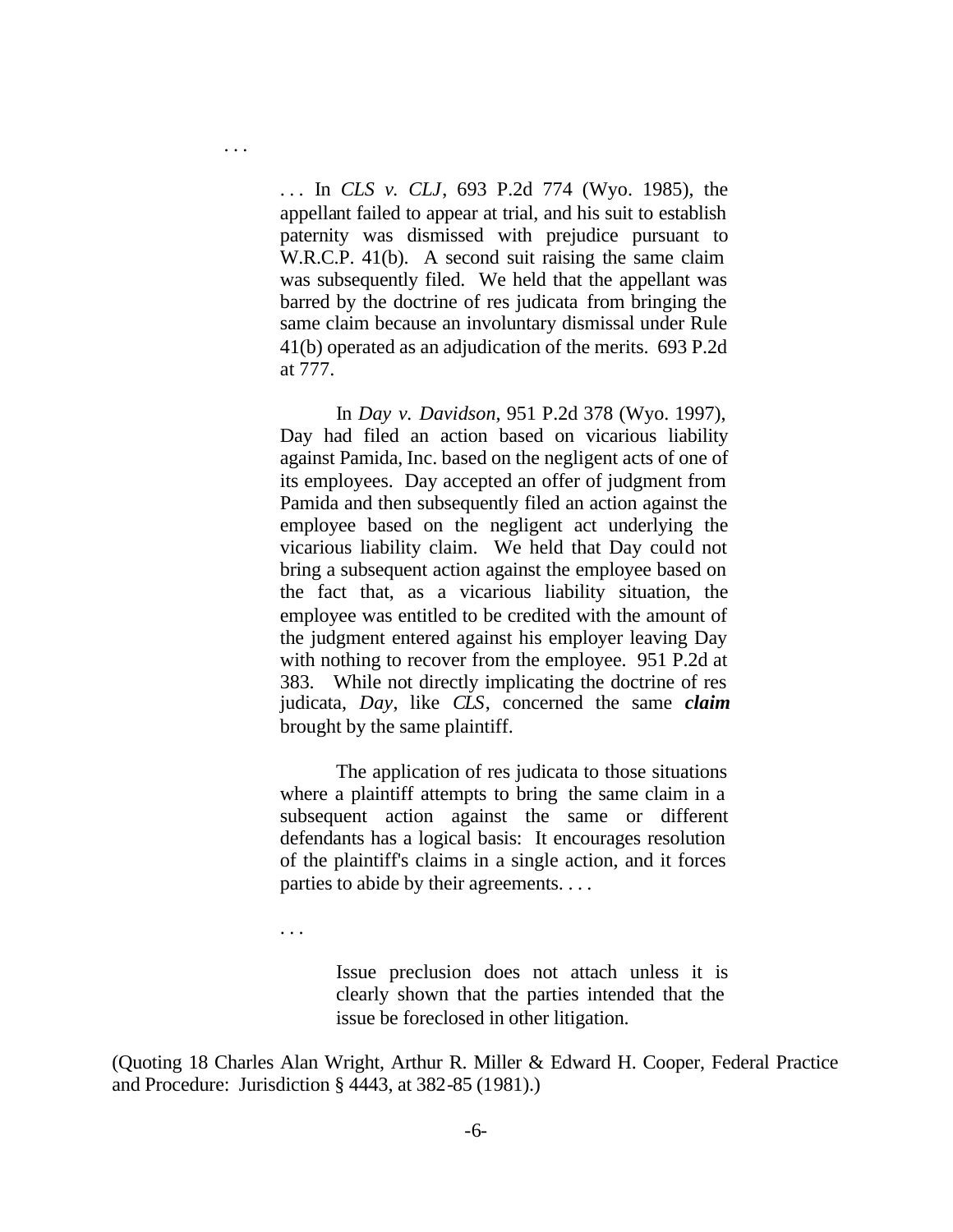[¶13] In the previous litigation, the City filed a complaint against PRC for recovery of pumping expenses allegedly owed by PRC under the Agreement. Many claims and counterclaims followed including a request by PRC for a declaration of the specific time period referred to in the Agreement during which the City had the exclusive right to drill for and produce water pursuant to the Agreement. PRC also asserted as an affirmative defense that the Agreement was in violation of public policy and was therefore void or voidable.

[¶14] On September 4, 1992, the district court entered an order in the previous litigation. That order stated in applicable part:

> 2. As to the following, the Agreement is clear and unambiguous and the Court interprets the Agreement as follows:

*a. The lands to which Polo Ranch's water use is limited and on which the City has an exclusive right to develop the ground water are those specifically described in the Agreement.*

*b. The term of the exclusive right of the City to develop and use the Polo Ranch ground water has not expired and such right exists for the duration of the Agreement*, which is supported by consideration and is not invalid for indefiniteness of term.

….

# *f. Polo Ranch is restricted from utilizing its share of the water on lands other than those described in the Agreement, and is prohibited from selling the water.*

(Emphasis added.)

[¶15] The City filed an amended and supplemental complaint in the previous litigation which requested that the district court issue a declaratory judgment declaring that the City had the exclusive right to drill the subsurface water on the lands described in the Agreement. On June 18, 1996, after a bench trial was held, the district court issued its findings of fact and conclusions of law in the previous litigation. This document stated, in applicable part:

> 45. The lands contained within the subdivision developed by the Polo Ranch remain subject to the 1955 Agreement, as there has been no action by the City releasing these lands from the Agreement. But the City took no action when it knew or should have known that the land would be used for residential purposes which would require wells. *While it retains the exclusive right*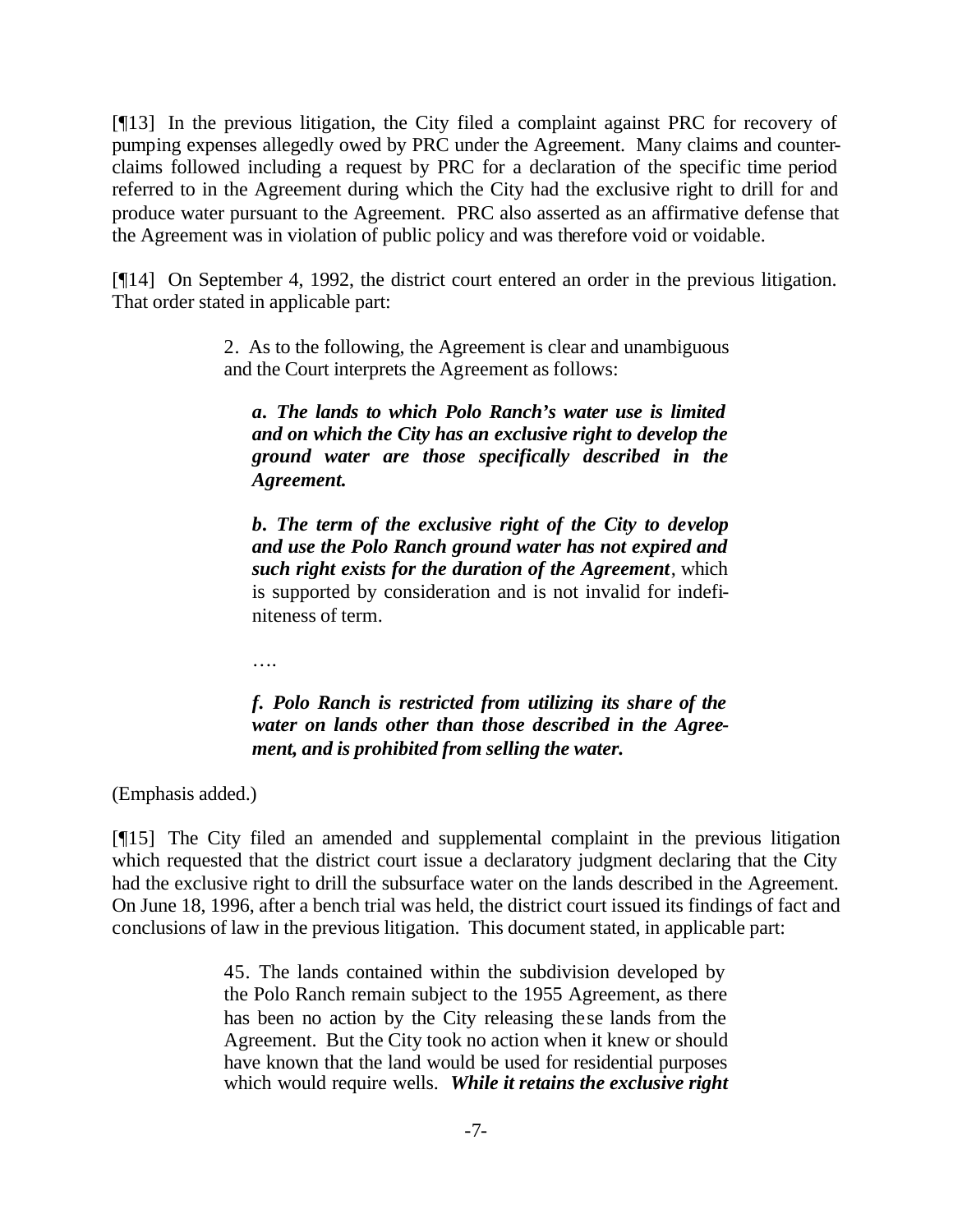*to drill wells on the land in the future***,** it has waived any right to charge the existing residential production against Polo's allocation under the Agreement.

(Emphasis added.) Later, the district court's judgment was entered in the previous litigation which similarly declared:

> *6. On the Seventh Claim for Relief in Plaintiff's Amended and Supplemental Complaint, Judgment is granted to the City of Cheyenne, Cheyenne Board of Public Utilities, declaring and adjudging that the City retains for the future the exclusive right to drill for subsurface waters on all lands subject to the 1955 Agreement, including the lands subject to the 1955 Agreement that are contained within the subdivision developed by the Polo Ranch Company.* However, the Court declares and adjudges that the City has waived its right to object to the pumping of existing residential wells within the aforementioned subdivision, and it is not entitled to charge production from those existing residential wells against Polo Ranch Company's share of water under the 1955 Agreement.

(Emphasis added.) This judgment was then appealed to this court. However, no appeal was taken as to the City's exclusive right to develop and use the Polo Ranch groundwater, including PRC's assertion that the Agreement violated public policy. Again s*ee Polo Ranch Co. v. City of Cheyenne*, 969 P.2d at 135-36.

[¶16] Application of the four factors identified above regarding the doctrine of res judicata demonstrate that PRC is estopped in this case from again litigating the specific issue of the meaning of the word "exclusive" as used within the Agreement and from asserting that the exclusive rights of the City granted under the Agreement are unenforceable because they violate public policy. Obviously, both PRC and the City were the parties involved in the previous litigation. In addition, their capacities as parties are identical in the previous litigation and this case. Moreover, the district court in the previous litigation explicitly ruled on a number of occasions that, pursuant to the Agreement, the City possessed the exclusive right to drill and use the water located on the Polo Ranch property. Indeed, the district court in the previous litigation not only clearly expressed that the City had the exclusive right to drill and use the water that existed upon the subject property under the Agreement, but went further to specify the exact location of the real property that these rights could be exercised upon, the time duration of such rights, that PRC was restricted from utilizing its share of the water on lands other than those described in the Agreement, and that PRC was prohibited from selling the water. The district court was patently clear, detailed, and specific in its ruling with respect to the exclusivity of the City's rights under the Agreement and the limitations to which PRC must abide under the Agreement.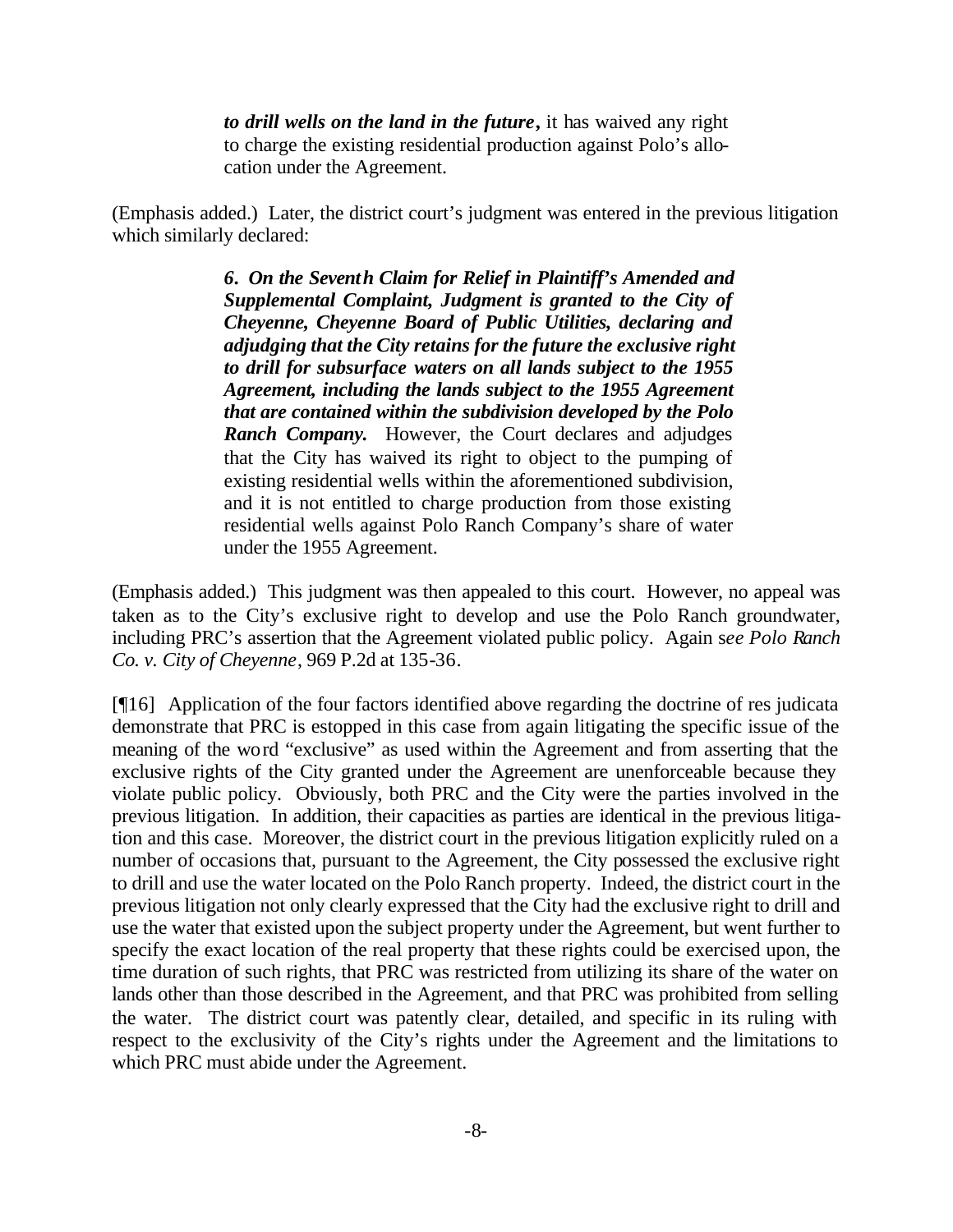[¶17] Even though PRC attempts to argue otherwise, no viable argument exists that the subject matter, namely the exclusive nature of the City's rights under the Agreement, is not the same in the previous litigation and in this action. While the main issue in the previous litigation centered around the scope of the lands covered by the Agreement and whether or not water usage in the Quarter Circle 5 subdivision should be "credited" to PRC's annual entitlement, the fact still remains that the City requested that the district court issue a declaration that the City had the exclusive right to drill the subsurface water on the lands described in the Agreement. Furthermore, PRC also asserted the argument in its answer to the City's complaint by presenting the affirmative defense that the Agreement violated public policy and was therefore void or voidable.

[¶18] Finally, PRC complains that it was not afforded the opportunity to sufficiently present and argue in the previous litigation the exclusiveness of the City's rights under the Agreement and that the Agreement was void or voidable because its terms violated public policy. As noted above, these very issues were clearly placed before the district court for determination by the City and PRC in the previous litigation. PRC arguably could have raised such issues when it appealed the ruling of the district court in the previous litigation but failed to do so. Accordingly, we hold that PRC had every opportunity to fully and fairly litigate these issues in the previous litigation as these issues were actually and necessarily before the district court in that action. Likewise, application of the doctrine of collateral estoppel or issue preclusion bars PRC from relitigating the exclusive nature of the City's rights pursuant to the Agreement and the related violation of public policy argument made by PRC. As stated previously, these issues were specifically decided in the previous adjudication and are identical to those issues now asserted by PRC. PRC and the City were also both parties in the previous litigation with PRC having a full and fair opportunity to litigate the involved issues in that proceeding.

[¶19] The district court clearly issued a ruling on the merits concerning these issues in the previous litigation. In *Cross v. Berg Lumber Co.*, 7 P.3d 922, 930 (Wyo. 2000) (citing *Erhart v. Flint Engineering & Const.*, 939 P.2d 718, 724 (Wyo. 1997) and *Hatten Realty Co. v. Baylies*, 42 Wyo. 69, 290 P. 561, 566 (1930)), we declared that judicial estoppel requires that "where a man is successful in the position taken in the first proceeding, then that position rises to the dignity of conclusiveness." In this instance, the City was clearly successful in the previous litigation regarding the issue of its exclusive right to develop and use the water on Polo Ranch as provided under the Agreement. This prior determination warrants the conclusive disposition of this matter.

[¶20] Finally, although such theory was not relied upon by the district court in making its decision in this action, this court recognized in *Amoco Prod. Co. v. Board of County Comm'rs of County of Sweetwater*, ¶17 (citing *Cross v. Berg Lumber Co.*, 7 P.3d at 930 and *Allen v. Allen*, 550 P.2d 1137, 1142 (Wyo. 1976)), that judicial estoppel is sometimes referred to as a doctrine which estops a party to play fast and loose with the courts or to trifle with judicial proceedings. It is an expression of the maxim that one cannot blow hot and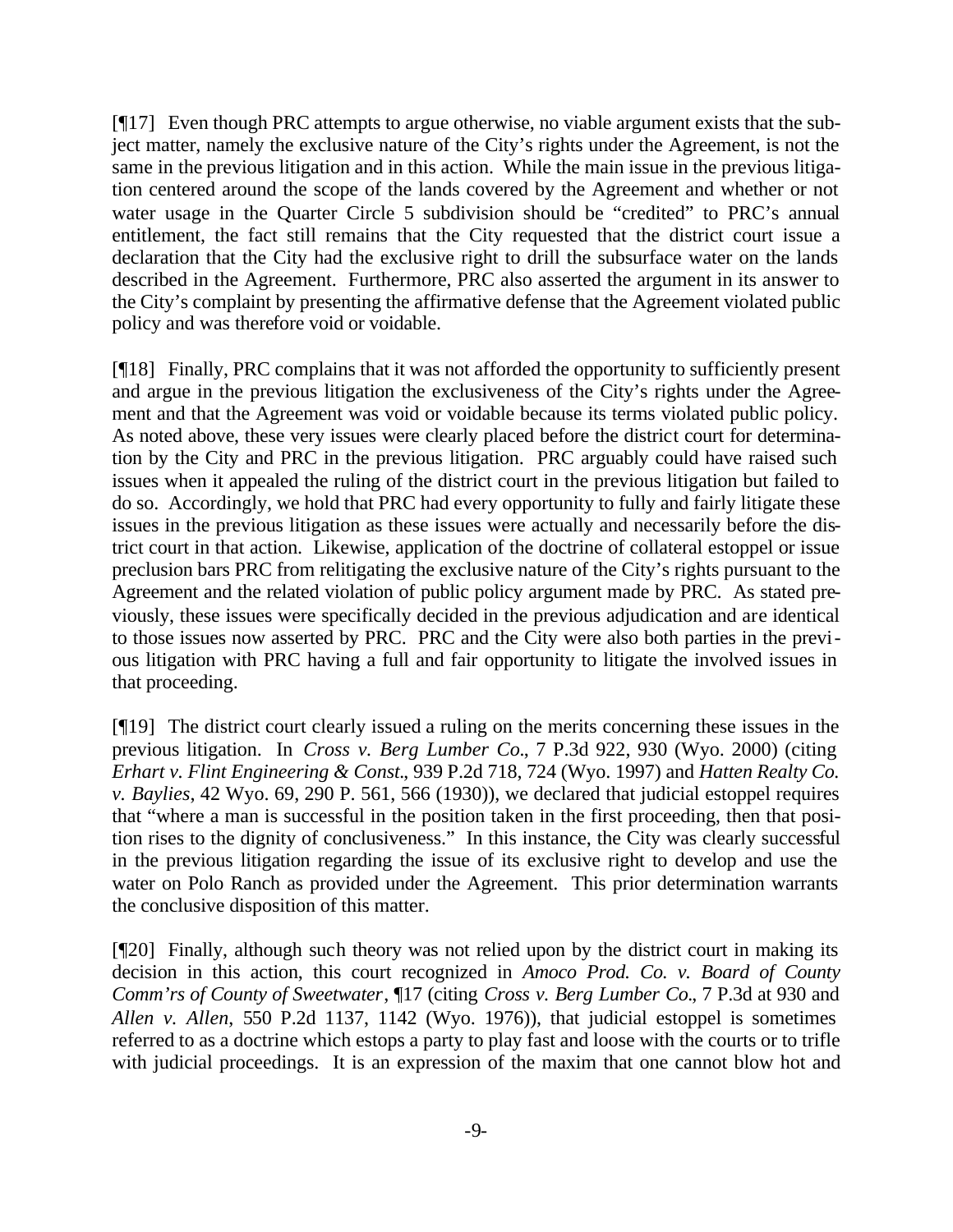cold in the same breath. A party will simply not be allowed to maintain inconsistent positions in judicial proceedings.

[¶21] In the previous litigation, PRC requested through counterclaim a declaration of the specific time period referred to in the Agreement during which the City had the exclusive right to drill for and produce water pursuant to the Agreement. In essence, through this counterclaim, PRC admitted that the City had the exclusive right to drill for and produce water under the terms of the Agreement. Therefore, by virtue of such prior judicial admission, PRC cannot be allowed to now contend that the interpretation of the word "exclusive" as used within the Agreement needs to be further clarified by the district court in the instant case.

[¶22] In a last ditch effort, PRC further argues that this court has previously indicated that it will limitedly apply the doctrines of res judicata, collateral estoppel, and judicial estoppel. In the case of *Robertson v. TWP, Inc.*, 656 P.2d 547, 553 (Wyo. 1983) (citations omitted) this court stated:

> An examination of the cases in which this court has considered the application of the doctrine of res judicata as that rule is precisely defined and its corollary collateral or judicial estoppel leads to the conclusion that the policy in Wyoming has been to apply those propositions rather narrowly. While those concepts will be invoked when appropriate to avoid repetitious suits involving the same cause of action, and the relitigation of matters actually litigated and determined in the first proceeding, to the end that the concept of finality is honored in litigation in the State of Wyoming, still they are not to be applied in a highly technical manner which would in a context such as this prevent litigants from presenting their claims against others for determination on their merits.

Nevertheless, even upon review of our opinion in *Robertson*, we are convinced that this matter is one where the doctrines of res judicata, collateral estoppel, and judicial estoppel should be applied. In the interests of finality and judicial economy, when asserted claims and issues have actually been previously litigated and determined on the merits in a prior matter, these doctrine are properly applied. Such is the case here.<sup>4</sup>

# *Injunctive Relief—Charges Against PRC's Annual Free Entitlement*

l

[¶23] The last issue that we address on appeal is PRC's contention that the district court essentially abused its discretion when it ruled that PRC does not have any right to drill for

<sup>&</sup>lt;sup>4</sup> Given this court's conclusion on this issue, it is unnecessary for us to address the issues raised by PRC concerning the terms of the Agreement being in violation of public policy as that issue is now moot.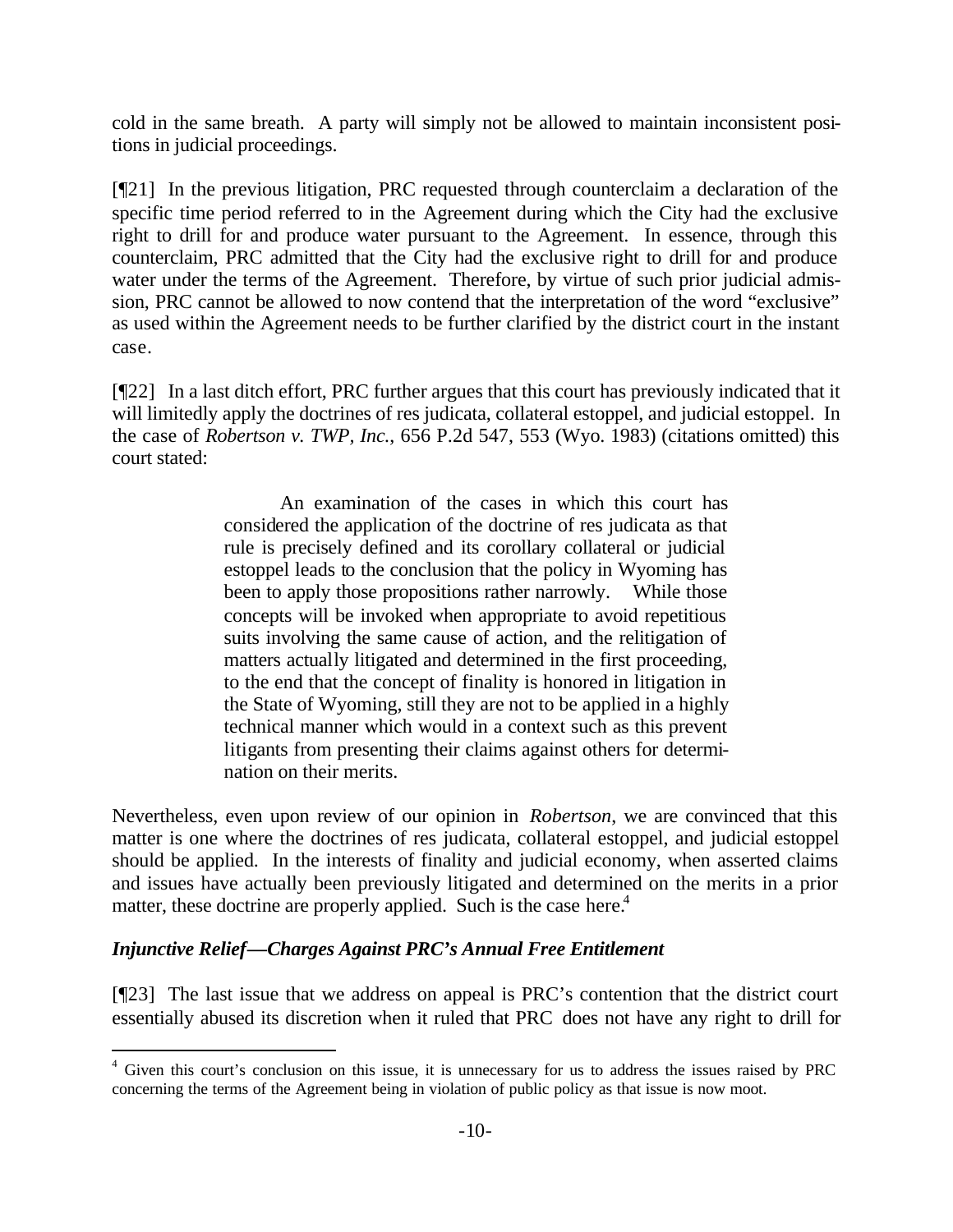subsurface water on the lands subject to the Agreement and, as a result, the amount of water taken from residential wells drilled on lands within Quarter Circle Five after April 18, 1995, be charged against the annual free water allocation from the City to PRC called for under the Agreement. PRC asserts a very brief argument on appeal and argues that the district court erred because it created contract terms out of whole cloth and resorted to adding additional terms to the Agreement which do not appear anywhere within the four corners of that Agreement. The City, in an equally brief argument, contends that the district court's ruling is in the nature of affirmative injunctive relief, well within the district court's exercise of broad equitable powers. In addition, the City maintains that the district court's ruling simply acknowledges that the Agreement is binding upon PRC's successors in interest.

[¶24] In *East Broadway Associates, Ltd. v. Dowell*, 2002 WY 106, ¶¶17 and 18, 49 P.3d 1004, ¶¶17 and 18 (Wyo. 2002), citing, in part, our opinion rendered with respect to the previous litigation, we stated:

> The primary purpose in interpreting or construing a contract is to determine the intent and understanding of the parties, and our initial inquiry centers on whether the language of the contract is clear and unambiguous. *Reed v. Miles Land and Livestock Co.*, 2001 WY 16, ¶10, 18 P.3d 1161, ¶10 (Wyo. 2001). The interpretation and construction of a contract are done by the court as a matter of law. *Id*. Where an agreement is in writing and the language is clear and unambiguous, the parties' intent is to be secured from the four corners of the contract. *Cliff & Co., Ltd. v. Anderson*, 777 P.2d 595, 598 (Wyo. 1989). We consider the contract as a whole, taking into consideration the relationship between the various parts. *Id.* "We turn to extrinsic evidence and rules of contract construction only when the contract language is ambiguous and its meaning is doubtful or uncertain." *Wolter v. Equitable Resources Energy Company, Western Region*, 979 P.2d 948, 951 (Wyo. 1999). *Whether or not a contract is ambiguous is a question of law for the court. Corpening v. Corpening*, 2001 WY 18, ¶8, 19 P.3d 514, ¶8 (Wyo. 2001).

(Emphasis added.) *Collins v. Finnell*, 2001 WY 74, ¶15, 29 P.3d 93, ¶15 (Wyo. 2001). This court has also enunciated:

> Common sense and good faith are leading precepts of contract construction, and the interpretation and construction of contracts is a matter of law for the courts. *Reed* [*v. Miles Land and Livestock Co.*, 2001 WY 16],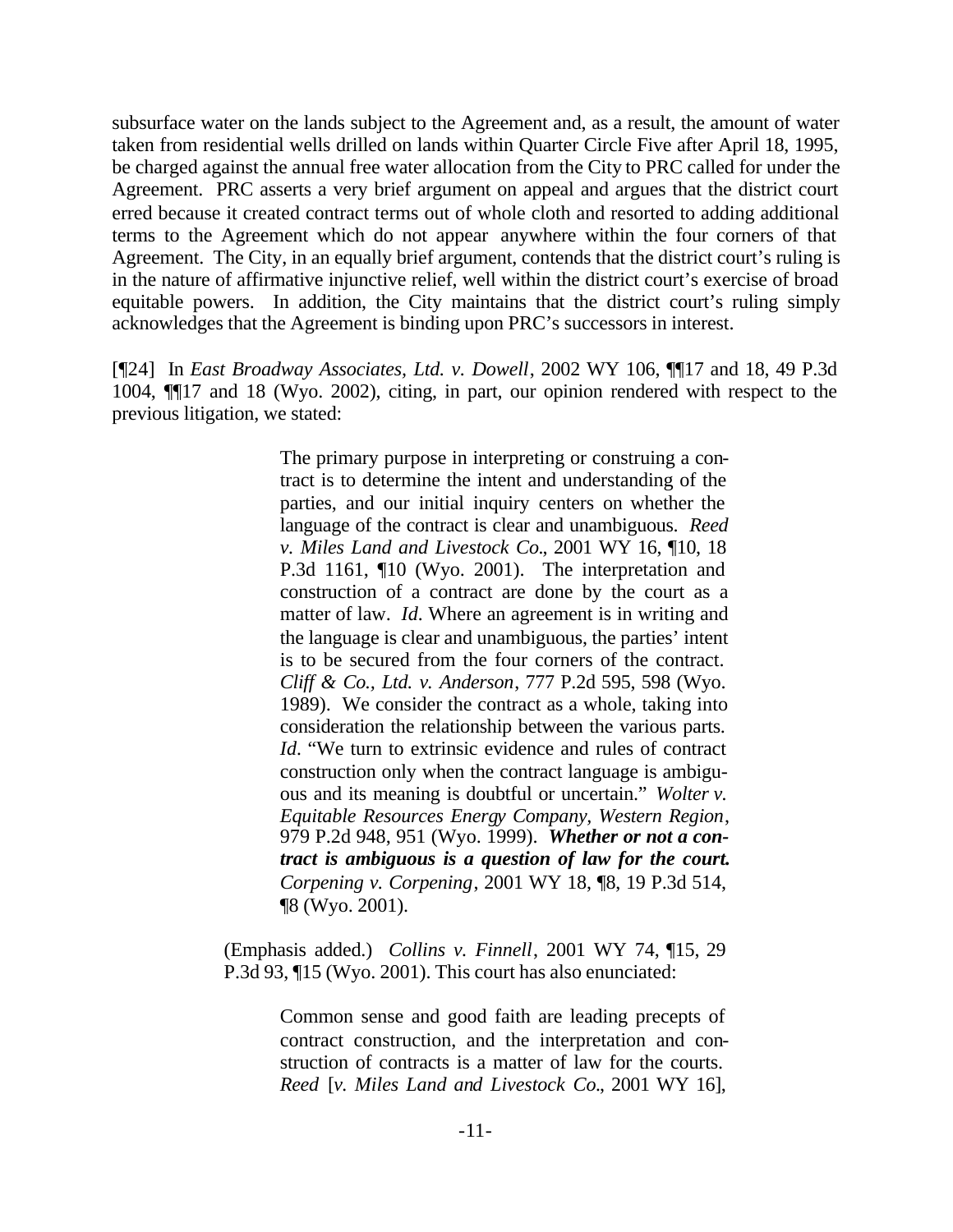¶10 [18 P.3d 1161, ¶10 (Wyo. 2001)]. We have also recognized that the language of a contract is to be construed within the context in which it was written, and the court may look to the surrounding circumstances, the subject matter, and the purpose of the contract to ascertain the intent of the parties at the time the agreement was made. *Polo Ranch Company v. City of Cheyenne*, 969 P.2d 132, 136 (Wyo. 1998).

*Williams Gas Processing-Wamsutter Co. v. Union Pacific Resources Co.*, 2001 WY 57, ¶12, 25 P.3d 1064, ¶12 (Wyo. 2001).

Finally, this court has stated that in the absence of any ambiguity, the contract will be enforced according to its terms because no construction is appropriate. *Boley v. Greenough*, 2001 WY 47, ¶10, 22 P.3d 854, ¶10 (Wyo. 2001) (citing *Amoco Prod. Co. v. EM Nominee Partnership Co.*, 2 P.3d 534, 539-40 (Wyo. 2000) and *Burbank v. Wyodak Resources Dev. Corp.*, 11 P.3d 943, 946-47 (Wyo. 2000)).

[¶25] Moreover, in *Kincheloe v. Milatzo*, 678 P.2d 855, 861 (Wyo. 1984) this court recognized that:

> Preliminarily, it is to be remembered that, when courts are called upon to employ their injunctive authority, they must utilize this power with great caution. We have said:

> > "The extraordinary remedy of an injunction is a farreaching force and must not be indulged in under hastily contrived conditions. It is a delicate judicial power and a court must proceed with caution and deliberation before exercising the remedy." *Simpson v. Petroleum, Inc.*, Wyo., 548 P.2d 1, 3 (1976).

Injunctions are extraordinary remedies and are not granted as of right. In granting an injunction, the court exercises broad, equitable jurisdiction. *Brown v. J.C. Penney Co.*, D.C.Wyo., 54 F.Supp. 488 (1943). This discretion is, however, not unfettered, but "must be exercised reasonably and in harmony with well established principles," 43 C.J.S. Injunctions § 14, p. 772. Where injunctive relief is sought, it is the trial court that grants or denies it, based upon the facts--not the appellate court, 43 C.J.S. Injunctions § 14, pp. 769, 773. *Crosby v.*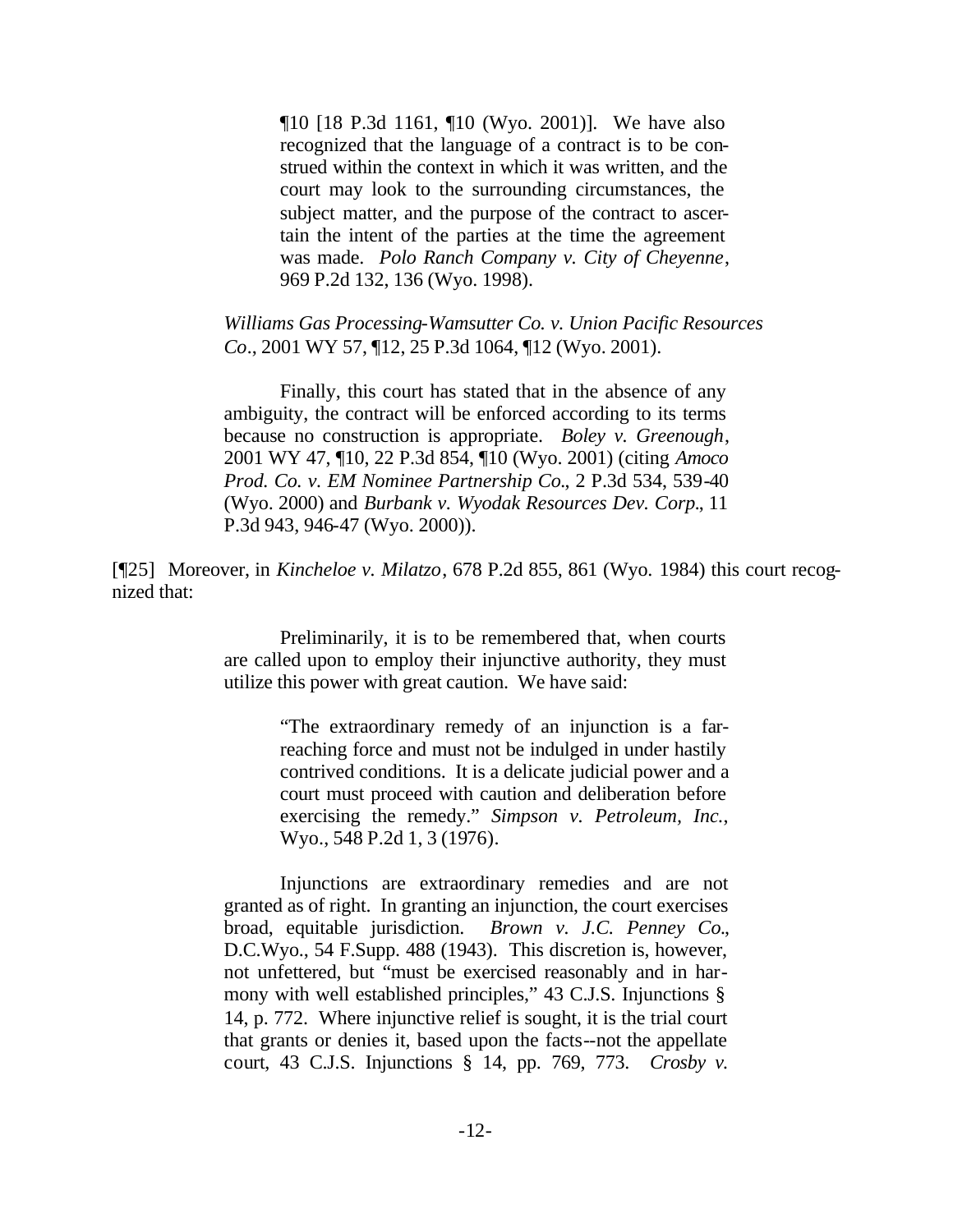*Watson*, 144 Colo. 216, 355 P.2d 958 (1960); *Hansen v. Galiger*, 123 Mont. 101, 208 P.2d 1049 (1949).

[¶26] In *Weiss v. Pedersen*, 933 P.2d 495, 498-99 (Wyo. 1997) (quoting *Gregory v. Sanders*, 635 P.2d 795, 801 (Wyo. 1981)), we further recognized:

> Although actions for injunctive relief are authorized by statute, Wyo. Stat. §§ 1-28-101 to -111 (1988 & Supp. 1996), they are, by nature, requests for equitable relief which are not granted as a matter of right but are within the lower court's equitable discretion. *Rialto Theatre, Inc. v. Commonwealth Theatres, Inc.*, 714 P.2d 328, 332 (Wyo. 1986). Injunctions are issued when the harm is irreparable and no adequate remedy at law exists. *Id.*; *Gregory v. Sanders*, 635 P.2d 795, 801 (Wyo. 1981). Injunctive relief is appropriate when an award of money damages cannot provide adequate compensation. *Rialto Theatre, Inc.*, 714 P.2d at 332. An injury is irreparable "'where it is of a "peculiar nature, so that compensation in money cannot atone for it." *Gause v. Perkins*, 56 N.C. 177 (1857).' *Frink v. North Carolina Board of Transportation*, 27 N.C.App. 207, 218 S.E.2d 713, 714 (1975)." *Gregory*, 635 P.2d at 801.

> "The traditional office of injunction has been to protect property rights." 42 Am.Jur.2d Injunctions § 69 at 814 (1969).

> > "Jurisdiction to prevent threatened disturbance of the peaceful use and enjoyment of real property is inherent in a court of equity, and injunction is a proper and ordinary remedy for the protection of owners in the enjoyment of their rights in real estate. .. ." (Footnotes omitted.) 42 Am.Jur.2d Injunctions, § 71, p. 815 (1969).

[¶27] In this case, the district court specifically found:

1. In the prior litigation between the parties, which is found at Doc. 124, No. 343, Doc. 138, No. 363, and Doc. 138, No. 492, the City of Cheyenne and its Board of Public Utilities filed an Amended and Supplemental Complaint on April 18, 1995, in which it sought, in its Seventh Claim for Relief, a declaratory judgment that the City has the exclusive right to drill for subsurface water on the lands described in the 1955 Agreement. In its Findings of Fact and Conclusions of Law following the trial in those combined cases, this Court specifically concluded, in its Conclusions of Law at paragraph 45, that the City has the exclu-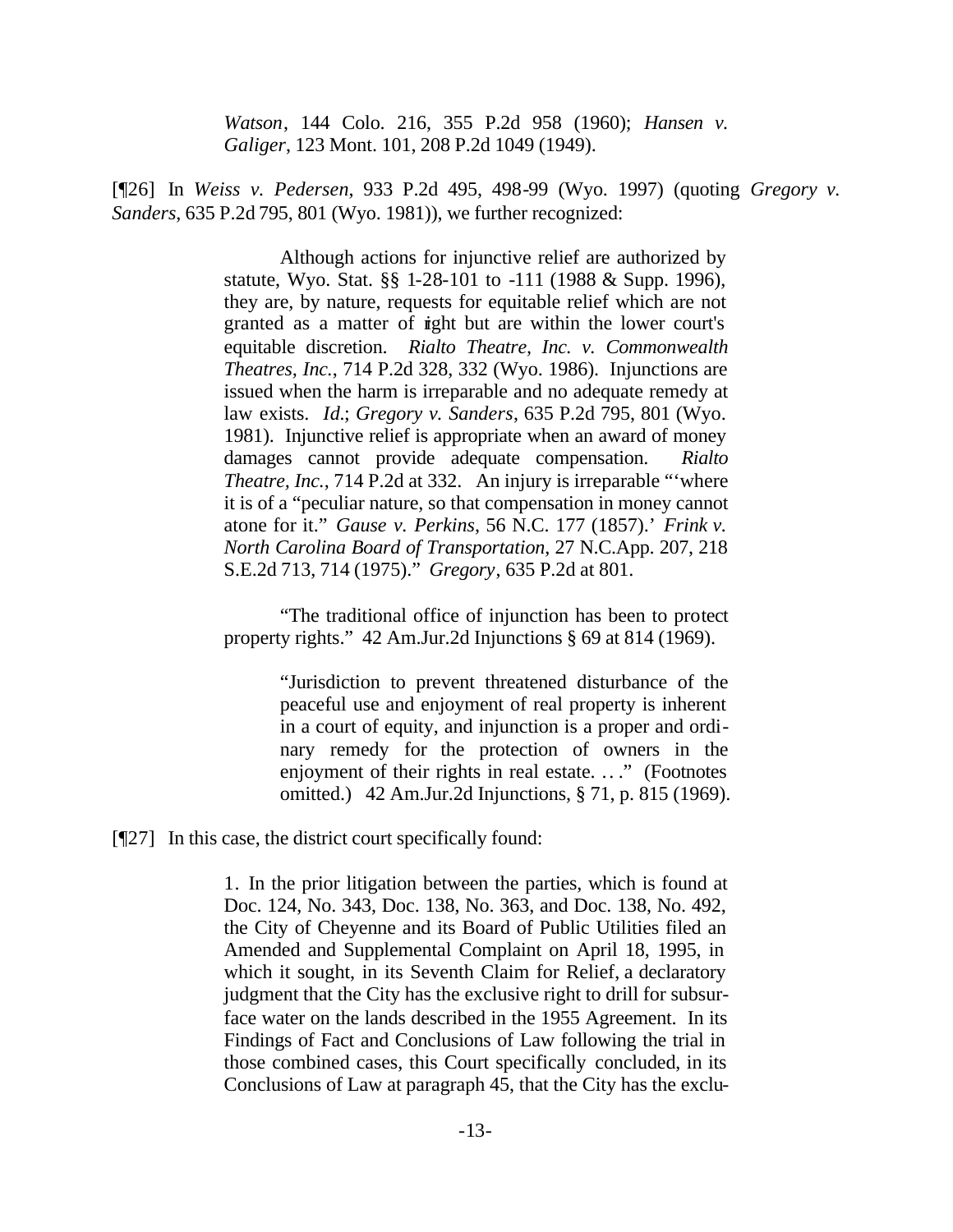sive right to drill for subsurface water on all lands subject to the 1955 Agreement, with the limited exception set forth therein. That finding was a judicial determination by this Court that the City's "exclusive right to drill" in the 1955 Agreement means what the City says it means, i.e., that the Polo Ranch Company does not have any right to drill for subsurface water on the lands subject to the 1955 Agreement, any such rights having been given up by the Bells in the 1955 Agreement. As a result, the Plaintiffs in this litigation are precluded by the doctrine of *res judicata* from re-litigating this issue, and the City and its Board of Public Utilities are entitled to summary judgment as requested. . . . The City is also entitled to injunctive relief to preserve its exclusive drilling rights on the lands subject to the 1955 Agreement, as requested . . . . Water produced from wells drilled by Plaintiffs or their successors in interest on lands subject to the 1955 Agreement should be counted as water provided to the Polo Ranch Company pursuant to paragraph 6 of the 1955 Agreement, except to the extent this Court determined that the City waived the right to charge existing residential wells, as set forth in paragraph 45 of this Court's Conclusions of Law mentioned above.

Thereafter, the district court ordered, adjudged and decreed:

(3) The 1955 Agreement grants to the City the exclusive right to drill for water under the lands covered by the 1955 Agreement, that this exclusive right applies to all aquifers beneath the lands, and that Polo Ranch [Company] and any successor in interest is precluded from drilling for water beneath those lands, without regard to the depth of the well or whether the production of water from the well interferes with the City's production of water from under the lands covered by the 1955 Agreement.

(4) Polo Ranch [Company] and John and Norma Morris are permanently enjoined from drilling underground water wells on the land covered by the 1955 Agreement, and further, from representing to subsequent purchasers that such purchasers may drill for and use underground water on land subject to the 1955 Agreement.

. . .

(6) Water produced from wells drilled after April 18, 1995, by Polo Ranch Company or its successors in interest, on lands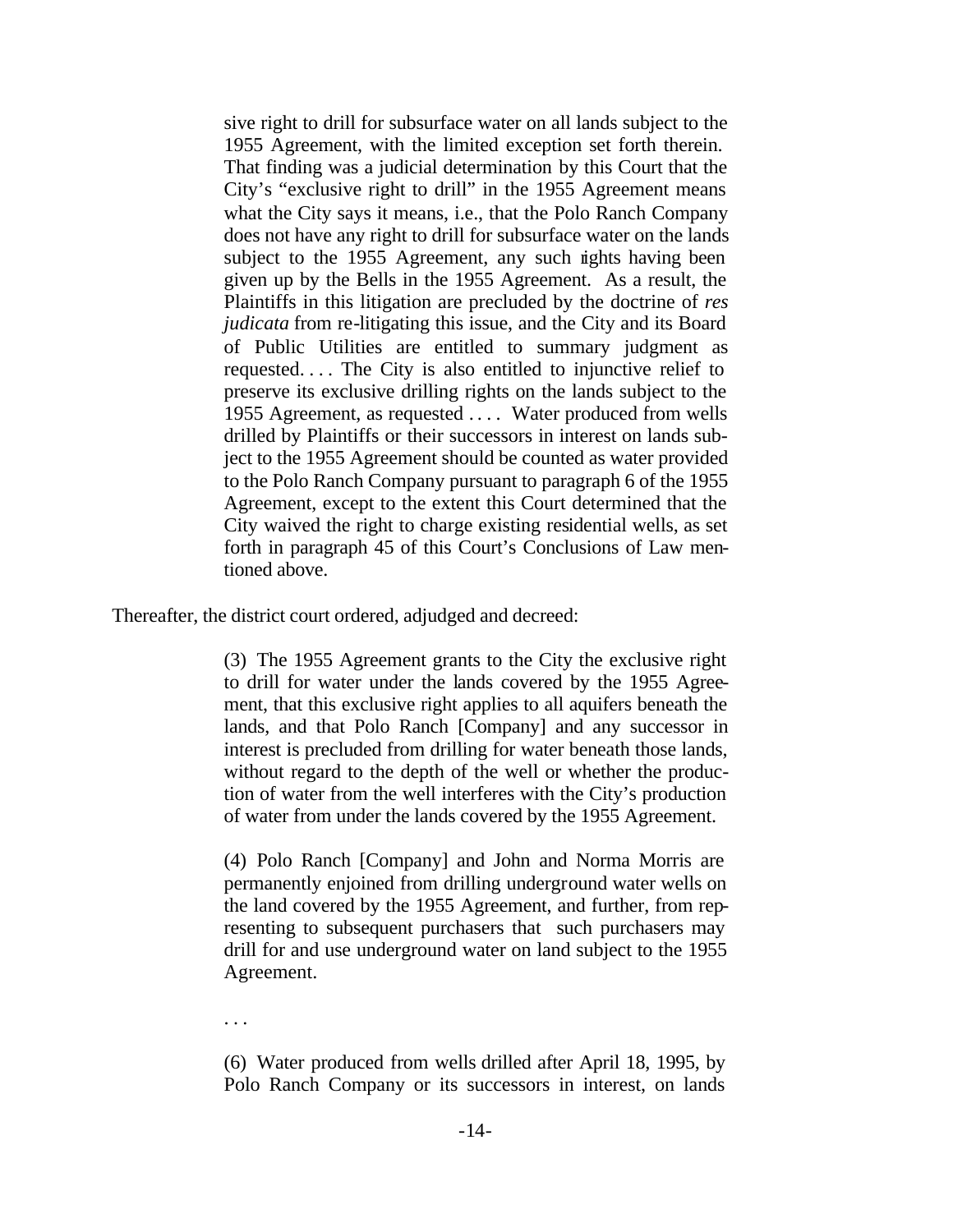subject to the 1955 Agreement, shall be counted as water provided to the Polo Ranch Company under paragraph 6 of the 1955 Agreement.

[¶28] As we stated previously, we agree that the district court's ruling in the previous litigation with respect to the exclusivity of the City's drilling and usage rights under the Agreement are res judicata. In making this determination, the district court obviously felt that the Agreement was unambiguous with respect to this issue, and we are not now in a position to challenge that determination. Likewise, we cannot, at this time, question that court's decision with respect to the alleged affirmative defense made by PRC that the terms of the Agreement violated public policy.

[¶29] Moreover, upon our review, we fail to see that the district court in this case abused its discretion in granting the injunctive relief that it chose. Under the circumstances that exist, irreparable harm would continue in the future if sufficiently tailored injunctive relief was not imposed upon PRC and no adequate remedy at law existed with respect to PRC's past violation of the City's previously clearly expressed exclusivity to drill and use the water under the Agreement. Therefore, we hold that the district court's imposed injunctive relief in this case to be reasonably exercised in good faith, with common sense, and in harmony with the wellestablished principles expressed in past Wyoming case law authority. Indeed, we note that if some injunctive relief was not imposed by the district court in this matter, as requested by the City, PRC would be simply able to continue unfettered into the future to violate the exclusive rights granted to the City under the Agreement without any risk of appropriate consequences.

# *CONCLUSION*

[¶30] We affirm the action of the district court in granting partial summary judgment in favor of the City and against PRC in this action. We conclude that no material question of fact exists with respect to those issues addressed and that the City was properly entitled to partial summary judgment as a matter of law.